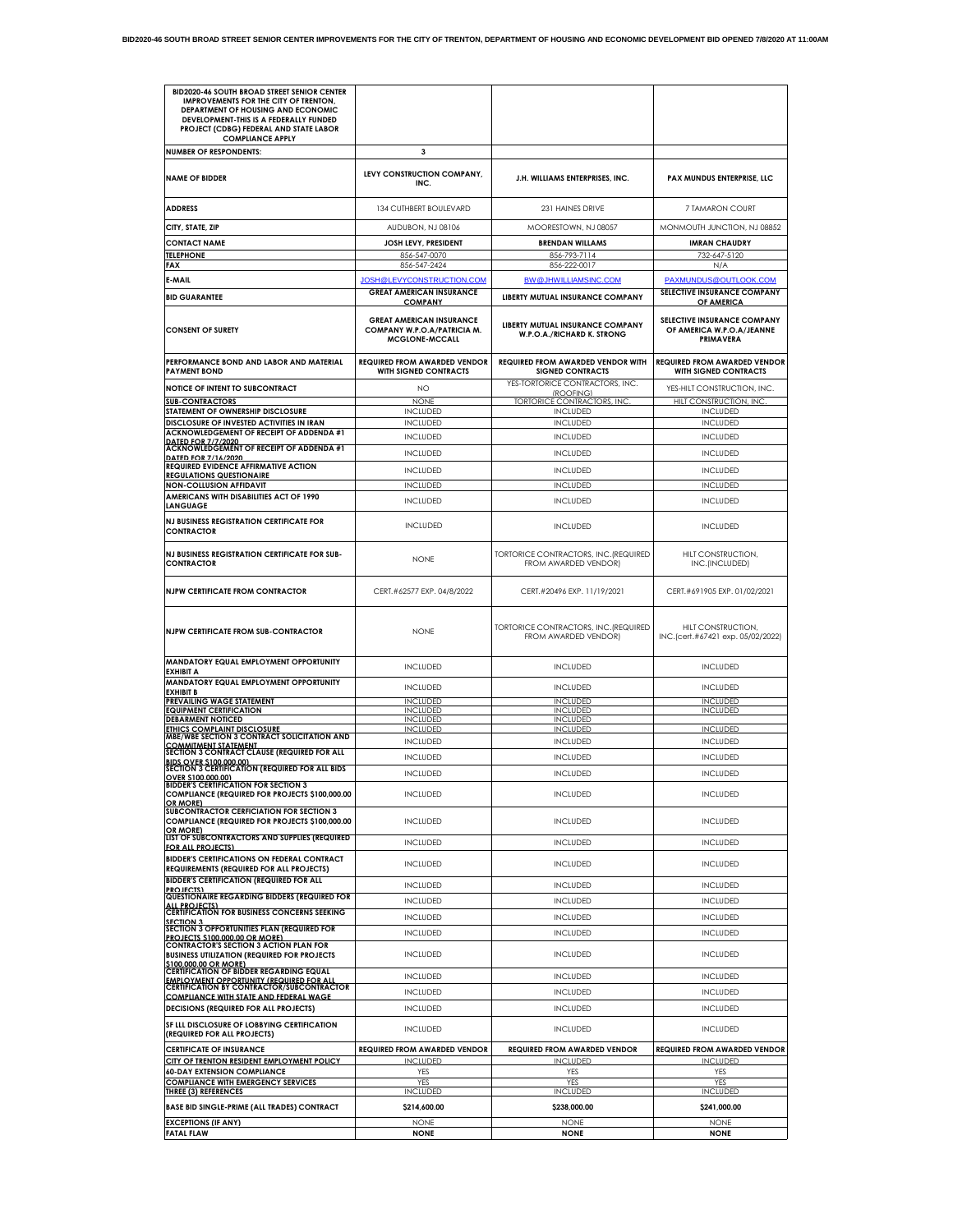## DOCUMENT 004113 - BID FORM - STIPULATED SUM (SINGLE-PRIME CONTRACT)

- $1.01$ **Bid Information** 
	- Bidder: Levy Construction Company, Inc. A.
	- $B.$ Proiect Name: **South Broad Street Senior Center Improvements**
	- C. Project Location: 870, Trenton New Jersey.
	- D. Owner: **City of Trenton** Department of Housing and Economics and Development.
	- E. Owner Project Number: 2020-46. Architect:
	- F. Clark Caton Hintz. Architect Project Number:
	- G. 2070 BG6, CERTIFICATIONS AND BASE BID

### $1.02$

Base Bid, Single-Prime (All Trades) Contract: The undersigned Bidder, having carefully exam-A. ined the Procurement and Contracting Requirements, Conditions of the Contract, Drawings, Specifications, and all subsequent Addenda, as prepared by Clarke Caton Hintz and the Architect's consultants, having visited the site, and being familiar with all conditions and requirements of the Work, hereby agrees to furnish all material, labor, equipment and services, including all scheduled allowances, necessary to complete the construction of the above-named project, according to the requirements of the Procurement and Contracting Documents, for the stipulated sum of:

 $\sim$  *ix Henlach*  $\frac{1}{100}$  *Dollars (\$*  $\frac{1}{4}$  $(600.00)$ *).* 00 Hendred Fraction Theuseul 1

The above amount may be modified by amounts indicated by the Bidder on the attached  $2.$ Document 004322 "Unit Prices Form" and Document 004323 "Alternates Form."

#### $1.03$ **BID GUARANTEE**

- А. The undersigned Bidder agrees to execute a contract for this Work in the above amount and to furnish surety as specified in the Instructions to Bidders.
- SUBCONTRACTORS AND SUPPLIERS  $1.04$ 
	- Companies shall execute subcontracts for the portions of the Work indicated in section titled А. City of Trenton Bidder Certification for Section 3 Compliance
- $1.05$ TIME OF COMPLETION
	- Α. The undersigned Bidder proposes and agrees hereby to commence the Work of the Contract Documents on a date specified in a written Notice to Proceed to be issued by Architect, and shall fully complete the Work within schedule duration indicated in the Notice to Bidders.
- ACKNOWLEDGEMENT OF ADDENDA 1.06

City of Trenton Department of Housing and Economic Development Projects South Broad Street Construction Documents

**BID FORM**  $004113 - 1$ 7/2/2020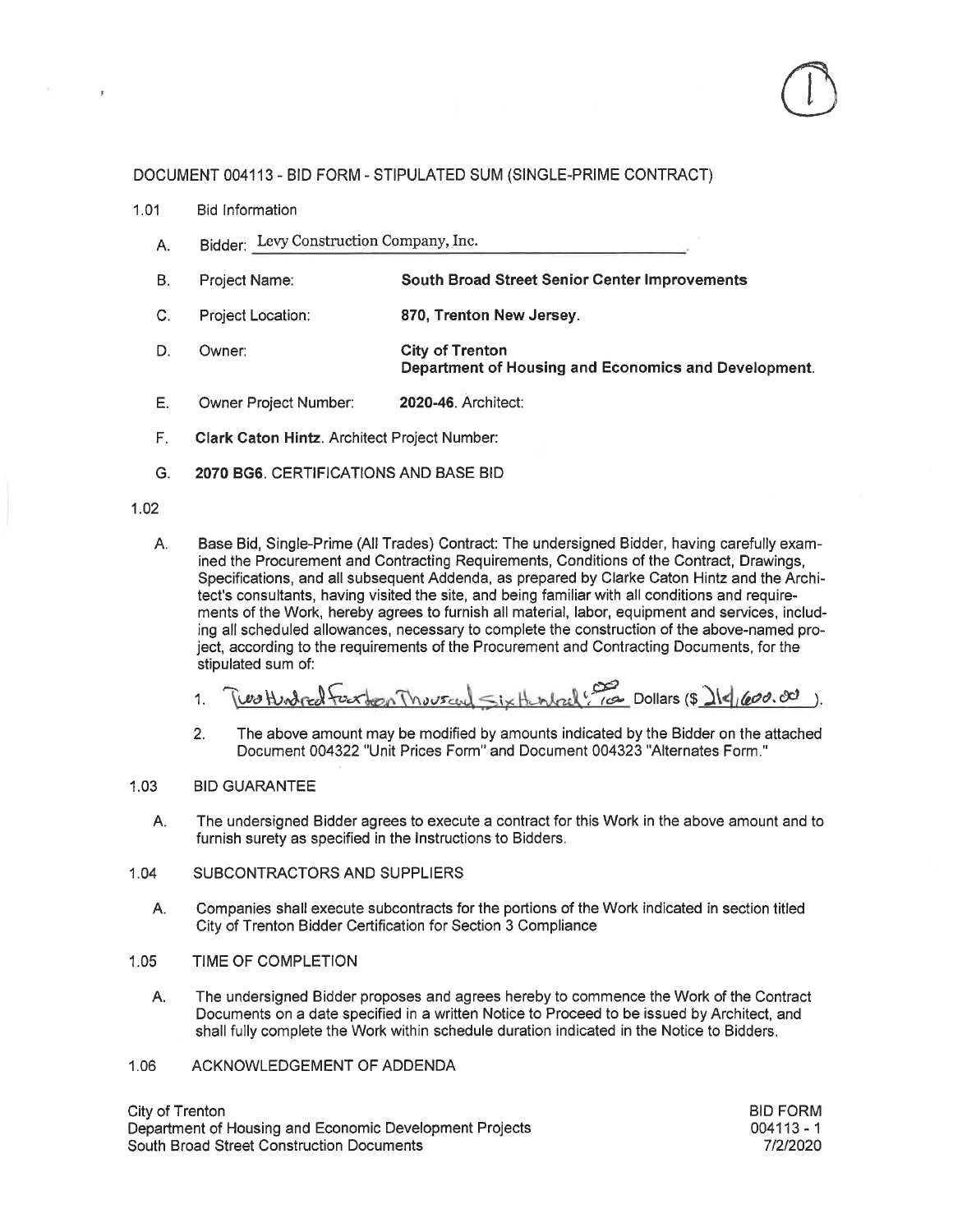

### DOCUMENT 004113 - BID FORM - STIPULATED SUM (SINGLE-PRIME CONTRACT)

- $1.01$ **Bid Information** 
	- Bidder: TH Williams Enterprises Inc.  $A<sub>1</sub>$
	- B. Project Name: **South Broad Street Senior Center Improvements**
	- 870, Trenton New Jersey.  $\mathbf{C}$ . Project Location:
	- D. **City of Trenton** Owner: Department of Housing and Economics and Development.
	- Ε. Owner Project Number: 2020-46. Architect:
	- F. **Clark Caton Hintz. Architect Project Number:**
	- 2070 BG6. CERTIFICATIONS AND BASE BID G.

### $102$

Base Bid, Single-Prime (All Trades) Contract: The undersigned Bidder, having carefully exam-A. ined the Procurement and Contracting Requirements, Conditions of the Contract, Drawings, Specifications, and all subsequent Addenda, as prepared by Clarke Caton Hintz and the Architect's consultants, having visited the site, and being familiar with all conditions and requirements of the Work, hereby agrees to furnish all material, labor, equipment and services, including all scheduled allowances, necessary to complete the construction of the above-named project. according to the requirements of the Procurement and Contracting Documents, for the stipulated sum of:

two hundred and thirty reight thousand Dollars (\$ 238,000.00).  $1<sub>1</sub>$ 

The above amount may be modified by amounts indicated by the Bidder on the attached  $2<sub>1</sub>$ Document 004322 "Unit Prices Form" and Document 004323 "Alternates Form."

#### $1.03$ **BID GUARANTEE**

- The undersigned Bidder agrees to execute a contract for this Work in the above amount and to А. furnish surety as specified in the Instructions to Bidders.
- SUBCONTRACTORS AND SUPPLIERS 1.04
	- Companies shall execute subcontracts for the portions of the Work indicated in section titled A. City of Trenton Bidder Certification for Section 3 Compliance
- $1.05$ TIME OF COMPLETION
	- The undersigned Bidder proposes and agrees hereby to commence the Work of the Contract А. Documents on a date specified in a written Notice to Proceed to be issued by Architect. and shall fully complete the Work within schedule duration indicated in the Notice to Bidders.
- ACKNOWLEDGEMENT OF ADDENDA 1.06

City of Trenton<sup>®</sup> Department of Housing and Economic Development Projects South Broad Street Construction Documents

**BID FORM**  $004113 - 1$ 7/2/2020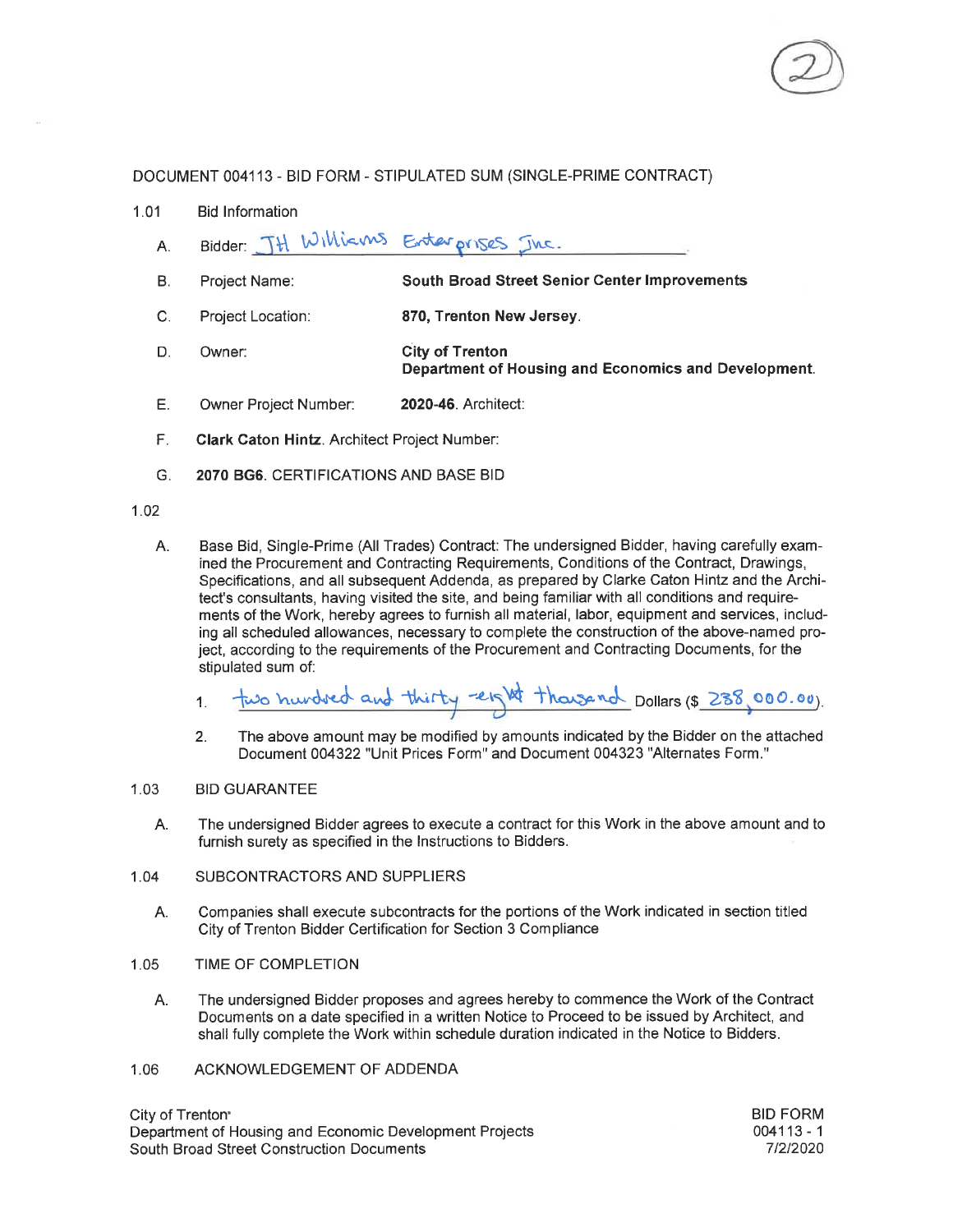## PROVIDE A LIST SUB-CONTRACTORS COPY OF LICENSES SUBMITTED WITH BID

# (MANDATORY IF APPLICABLE)

| NAME Tortorice Contractors Inc.<br>ADDRESS 161 Blackwood - Barnsboro Rd<br>CITY, STATE, ZIP Sewell, NJ 08080<br><u> 1989 - Johann Barbara, martxa al III-lea (h. 1989).</u><br>TELEPHONE: 856 - 232 - 2222<br>FAX NO. 856 - 232 - 7843<br>TRADE Roofling<br>INCENIE NO 13VHOO345900<br>the contract of the contract of the contract of the contract of the contract of<br>NAME<br><u> 20. – 20. maj - Alemania Alemania (h. 1888).</u><br><b>NAME</b><br><b>NAME</b><br><b>TRADE</b><br><u> 1989 - Johann John Stone, market fan it fjort fan de fan it fjort fan it fjort fan de fan it fjort fan it fjo</u> |
|---------------------------------------------------------------------------------------------------------------------------------------------------------------------------------------------------------------------------------------------------------------------------------------------------------------------------------------------------------------------------------------------------------------------------------------------------------------------------------------------------------------------------------------------------------------------------------------------------------------|
|                                                                                                                                                                                                                                                                                                                                                                                                                                                                                                                                                                                                               |
|                                                                                                                                                                                                                                                                                                                                                                                                                                                                                                                                                                                                               |
|                                                                                                                                                                                                                                                                                                                                                                                                                                                                                                                                                                                                               |
|                                                                                                                                                                                                                                                                                                                                                                                                                                                                                                                                                                                                               |
|                                                                                                                                                                                                                                                                                                                                                                                                                                                                                                                                                                                                               |
|                                                                                                                                                                                                                                                                                                                                                                                                                                                                                                                                                                                                               |
|                                                                                                                                                                                                                                                                                                                                                                                                                                                                                                                                                                                                               |
|                                                                                                                                                                                                                                                                                                                                                                                                                                                                                                                                                                                                               |
|                                                                                                                                                                                                                                                                                                                                                                                                                                                                                                                                                                                                               |
|                                                                                                                                                                                                                                                                                                                                                                                                                                                                                                                                                                                                               |
|                                                                                                                                                                                                                                                                                                                                                                                                                                                                                                                                                                                                               |
|                                                                                                                                                                                                                                                                                                                                                                                                                                                                                                                                                                                                               |
|                                                                                                                                                                                                                                                                                                                                                                                                                                                                                                                                                                                                               |
|                                                                                                                                                                                                                                                                                                                                                                                                                                                                                                                                                                                                               |
|                                                                                                                                                                                                                                                                                                                                                                                                                                                                                                                                                                                                               |
|                                                                                                                                                                                                                                                                                                                                                                                                                                                                                                                                                                                                               |
|                                                                                                                                                                                                                                                                                                                                                                                                                                                                                                                                                                                                               |
|                                                                                                                                                                                                                                                                                                                                                                                                                                                                                                                                                                                                               |
|                                                                                                                                                                                                                                                                                                                                                                                                                                                                                                                                                                                                               |
|                                                                                                                                                                                                                                                                                                                                                                                                                                                                                                                                                                                                               |
|                                                                                                                                                                                                                                                                                                                                                                                                                                                                                                                                                                                                               |
|                                                                                                                                                                                                                                                                                                                                                                                                                                                                                                                                                                                                               |
|                                                                                                                                                                                                                                                                                                                                                                                                                                                                                                                                                                                                               |
|                                                                                                                                                                                                                                                                                                                                                                                                                                                                                                                                                                                                               |
|                                                                                                                                                                                                                                                                                                                                                                                                                                                                                                                                                                                                               |
|                                                                                                                                                                                                                                                                                                                                                                                                                                                                                                                                                                                                               |
|                                                                                                                                                                                                                                                                                                                                                                                                                                                                                                                                                                                                               |
|                                                                                                                                                                                                                                                                                                                                                                                                                                                                                                                                                                                                               |
| LICENSE NO.                                                                                                                                                                                                                                                                                                                                                                                                                                                                                                                                                                                                   |
|                                                                                                                                                                                                                                                                                                                                                                                                                                                                                                                                                                                                               |
|                                                                                                                                                                                                                                                                                                                                                                                                                                                                                                                                                                                                               |
|                                                                                                                                                                                                                                                                                                                                                                                                                                                                                                                                                                                                               |
|                                                                                                                                                                                                                                                                                                                                                                                                                                                                                                                                                                                                               |
|                                                                                                                                                                                                                                                                                                                                                                                                                                                                                                                                                                                                               |
|                                                                                                                                                                                                                                                                                                                                                                                                                                                                                                                                                                                                               |
|                                                                                                                                                                                                                                                                                                                                                                                                                                                                                                                                                                                                               |
| LICENSE NO.                                                                                                                                                                                                                                                                                                                                                                                                                                                                                                                                                                                                   |

BID2020-46 SOUTH BROAD STREET SENIOR CENTER IMPROVEMENT THIS IS A FEDERALLY FUNDED PROJECT (CDBG)59 FEDERAL & STATE LABOR COMPLIANCE APPLY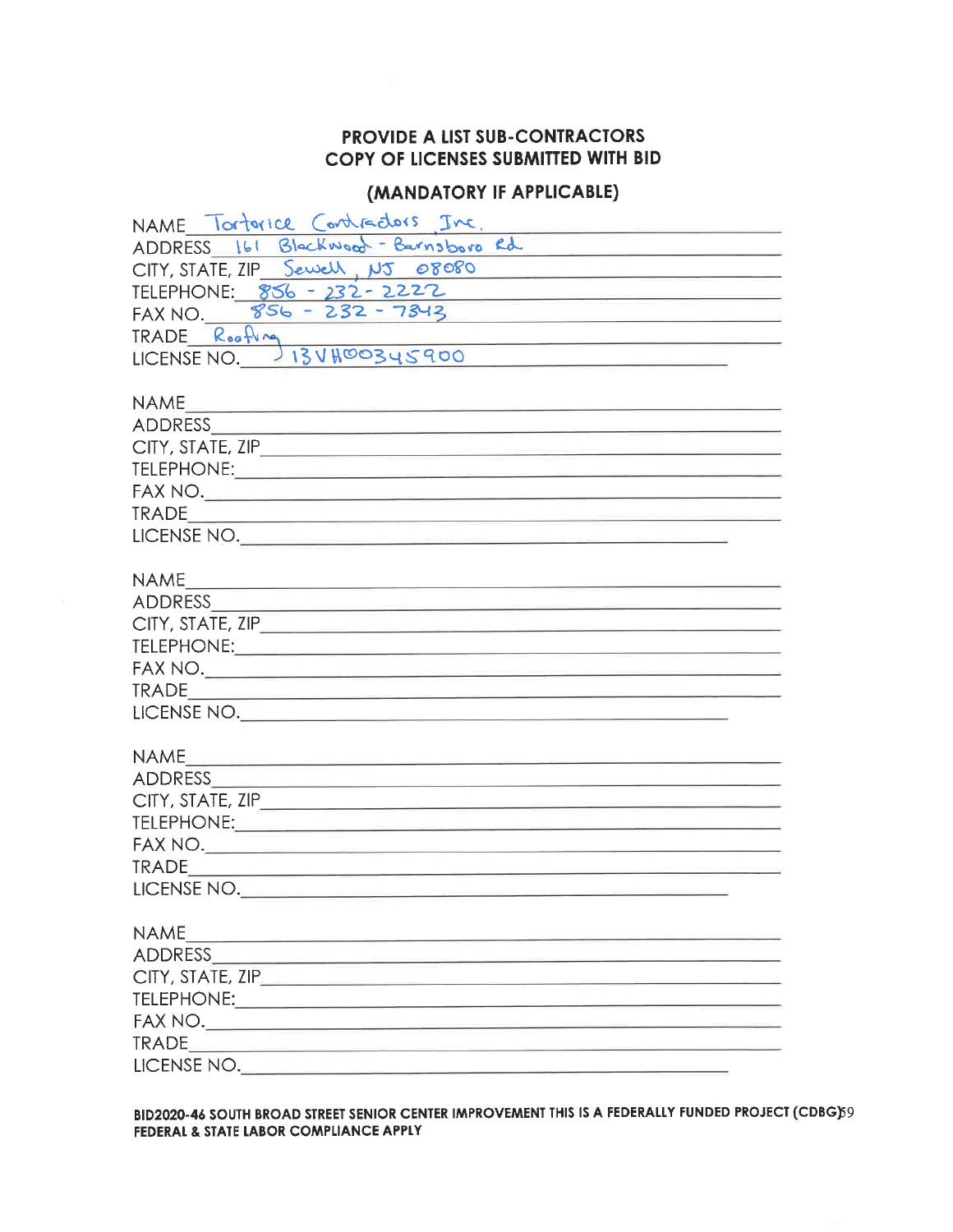

## DOCUMENT 004113 - BID FORM - STIPULATED SUM (SINGLE-PRIME CONTRACT)

- $1.01$ **Bid Information** 
	- Bidder: PAX MUNDUS ENTERPRISE LLC А.
	- **B.** Project Name: **South Broad Street Senior Center Improvements**
	- C. Project Location: 870, Trenton New Jersey.
	- D. Owner: **City of Trenton** Department of Housing and Economics and Development.
	- Ε. Owner Project Number: 2020-46.
	- F. Architect: **Clark Caton Hintz.**
	- G. Architect Project Number: 2070 BG6.

#### $1.02$ CERTIFICATIONS AND BASE BID

А. Base Bid, Single-Prime (All Trades) Contract: The undersigned Bidder, having carefully examined the Procurement and Contracting Requirements, Conditions of the Contract, Drawings, Specifications, and all subsequent Addenda, as prepared by Clarke Caton Hintz and the Architect's consultants, having visited the site, and being familiar with all conditions and requirements of the Work, hereby agrees to furnish all material, labor, equipment and services, including all scheduled allowances, necessary to complete the construction of the above-named project, according to the requirements of the Procurement and Contracting Documents, for the stipulated sum of:

Two hundred fourty one thousandt a Dollars (\$ 241, 000. 1.

 $2.$ The above amount may be modified by amounts indicated by the Bidder on the attached Document 004322 "Unit Prices Form" and Document 004323 "Alternates Form."

### 1.03 **BID GUARANTEE**

- А. The undersigned Bidder agrees to execute a contract for this Work in the above amount and to furnish surety as specified in the Instructions to Bidders.
- 1.04 SUBCONTRACTORS AND SUPPLIERS
	- Α. Companies shall execute subcontracts for the portions of the Work indicated in section titled City of Trenton Bidder Certification for Section 3 Compliance
- $1.05$ TIME OF COMPLETION
	- А. The undersigned Bidder proposes and agrees hereby to commence the Work of the Contract Documents on a date specified in a written Notice to Proceed to be issued by Architect, and shall fully complete the Work within schedule duration indicated in the Notice to Bidders.
- 1.06 ACKNOWLEDGEMENT OF ADDENDA

City of Trenton Department of Housing and Economic Development Projects South Broad Street Construction Documents

**BID FORM**  $004113 - 1$ 7/2/2020